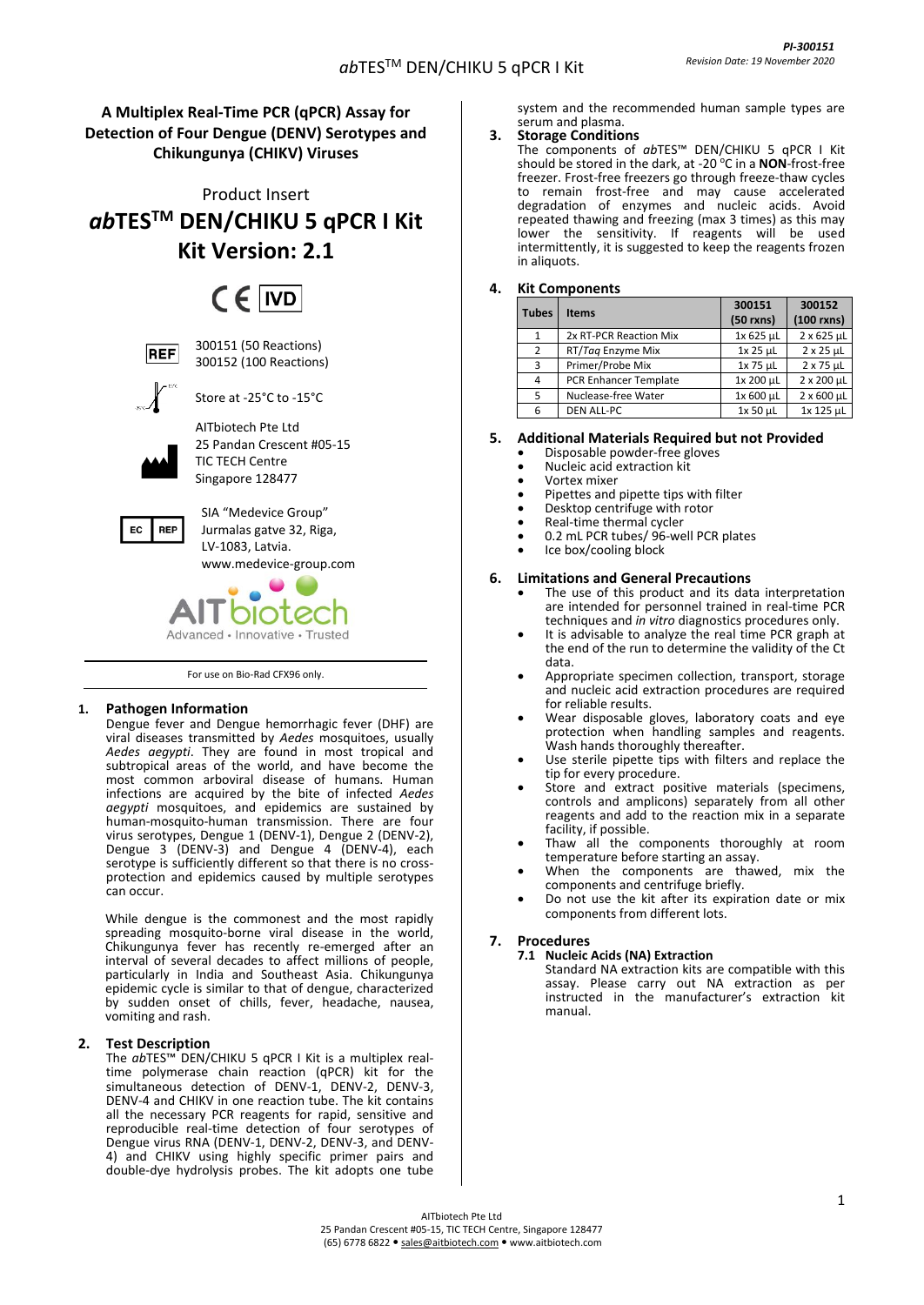#### **7.2 PCR Reaction Setup**

Thoroughly thaw all components, mix and spin briefly. Keep all components and samples on ice. Prepare your PCR reaction based on the following pipetting scheme:

|                                    | <b>Volume per reaction</b>     |                                        |                                     |  |  |
|------------------------------------|--------------------------------|----------------------------------------|-------------------------------------|--|--|
| Reagent                            | <b>Test sample</b><br>reaction | <b>Positive</b><br>control<br>reaction | Non template<br>control<br>reaction |  |  |
| 2x RT-PCR<br>Mix                   | 12.5 µL                        | $12.5$ $\mu$ L                         | 12.5 µL                             |  |  |
| RT/Tag<br>Enzyme<br>Mix            | $0.5$ $\mu$ L                  | $0.5$ $\mu$ L                          | $0.5$ $\mu$ L                       |  |  |
| Primer/Probe<br>Mix                | $1.5$ $\mu$ L                  | $1.5$ $\mu$ L                          | $1.5$ $\mu$ L                       |  |  |
| Nuclease-<br>Free Water            | $5.4 \mu L$                    | $5.4 \mu L$                            | 10.4 µL                             |  |  |
| <b>PCR</b><br>Enhancer<br>Template | $0.1 \mu L$                    | $0.1$ $\mu$ L                          | $0.1 \mu L$                         |  |  |
| Positive<br>Control                |                                | 5 <sub>µ</sub>                         |                                     |  |  |
| Extracted<br>Test<br>Sample        | 5 <sub>µL</sub>                |                                        |                                     |  |  |
| <b>Total</b><br>Volume             | $25 \mu L$                     | 25 µL                                  | 25 µL                               |  |  |

#### **7.3. PCR Cycling Conditions**

The following cycling conditions were established and validated on Bio-Rad CFX96. You may need to adjust these conditions for other real-time platforms. **Cy5** (DENV-1), **FAM** (DENV-2), **Texas Red** (DENV-3), **Quasar 705** (DENV-4) and **HEX** (CHIKV) channels should be chosen and the fluorescence is measured at the annealing phase of each cycle.

| Phase          | <b>Description</b>       | No. of<br><b>Cycles</b> | <b>Temperature</b> | <b>Duration</b> |
|----------------|--------------------------|-------------------------|--------------------|-----------------|
| $\mathbf{1}$   | <b>CDNA</b><br>synthesis | 1                       | 53 °C              | 10 min          |
| $\overline{2}$ | Tag<br>activation        | 1                       | $95^{\circ}$ C     | 2 min 30 sec    |
|                |                          |                         | 95 $\degree$ C     | 17 sec          |
| 3              | Amplification            | 42                      | *59 °C             | 31 sec          |
|                |                          |                         | 68 °C              | 32 sec          |

*\*Data acquisition at annealing phase*

#### **8. Performance Characteristics**

#### **8.1. Analytical Sensitivity**

Analytical sensitivity (limit of detection) is defined as the lowest concentration at which the assay can detect with a positivity rate of at least 95%.

The analytical sensitivity of the assay was determined by analyzing a dilution series of Commercial RNA Controls (Vircell) from 0.5 to 500 copies/µl and quantitated RNA from 0.000625 PFU/uL to 50 PFU/uL for Chikungunya Virus.

The testing were carried out in either 10-replicates (for concentrations ≥50 copies/µl or ≥0.5 PFU/ul) or 14-replicates (for concentrations <50 copies/µl or <0.5 PFU/ul). The analytical sensitivity was estimated by probit analysis using SPSS release 16.0.0.

The analytical sensitivity (not in consideration of extraction) was determined to be the following:

| <b>Target</b> | <b>Detection</b> | <b>Analytical Sensitivity</b> |
|---------------|------------------|-------------------------------|
|               | <b>Channel</b>   | (95% confidence)              |
| DENV-1        | Cy5              | $10.30$ copies/ $\mu$ L       |
| DENV-2        | <b>FAM</b>       | 2.82 copies/µL                |
| DENV-3        | Texas Red        | 23.77 copies/µL               |
| DENV-4        | Quasar705        | 3.22 copies/µL                |
| <b>CHIKV</b>  | <b>HFX</b>       | 0.0043 PFU/ul                 |

#### **8.2. Analytical Specificity**

The assay was tested for potential cross-reactivity against the following panel of 20 organisms. No cross-reactivity was observed.

| <b>Organisms Tested for Analytical Specificity</b> |                                    |  |  |  |
|----------------------------------------------------|------------------------------------|--|--|--|
| Chlamydophila<br>pneumoniae (AR-39)                | Paravovirus b19                    |  |  |  |
| Cytomegalovirus<br>(AD-169)                        | Staphylococcus aureus<br>(FPR3757) |  |  |  |
| Enterovirus 71 (BrCr)                              | Streptococcus pneumoniae           |  |  |  |
| Epstein-barr virus<br>(HTB-62)                     | Varicella zoster virus (Ellen)     |  |  |  |
| Hepatitis B virus                                  | West nile virus<br>(New York 99)   |  |  |  |
| $HIV-1$                                            | Dengue 1 virus                     |  |  |  |
| Human herpes virus 6                               | Dengue 2 virus                     |  |  |  |
| Influenza A virus<br>(pdm H1N1-2009)               | Dengue 3 virus                     |  |  |  |
| Influenza B virus                                  | Dengue 4 virus                     |  |  |  |
| Mycobacterium<br>tuberculosis (H37Rv)              | Chikungunya virus                  |  |  |  |

#### **8.3. Precision/Reproducibility**

The inter-assay (variability between different runs) and intra-assay (variability within one run) precision was determined by performing the assay once per day in 5-replicates over a period of 2 days for 5 samples of different concentrations (total of 50 reactions per target).

For all the 4 targets, the qualitative results of all 50 reactions were 100% reproducible.

The coefficient of variation (CV) of the cycle threshold (Ct) for the intra- and inter-assay precision is as follows:

**Inter**-assay precision data showing %CV (calculated from Ct values) at each concentration:

| Ct values) at each concentration: |           |           |           |           |           |  |
|-----------------------------------|-----------|-----------|-----------|-----------|-----------|--|
|                                   | 2000      | 1000      | 500       | 100       | 50        |  |
|                                   | copies/µl | copies/µl | copies/µl | copies/µl | copies/µl |  |
| DENV-1                            | 1.7%      | 1.7%      | 1.0%      | 1.2%      | 1.2%      |  |
| DENV-2                            | 0.5%      | 0.7%      | 0.7%      | 0.7%      | 0.8%      |  |
| DENV-3                            | 1.1%      | 0.8%      | 1.2%      | 1.0%      | 1.1%      |  |
| DENV-4                            | 1.3%      | 1.0%      | 0.5%      | 1.0%      | 1.2%      |  |
|                                   | 500       | 50        | 5         | 0.5       | 0.05      |  |
|                                   | PFU/ul    | PFU/ul    | PFU/ul    | PFU/ul    | PFU/ul    |  |
| <b>CHIKV</b>                      | 0.9%      | 1.3%      | 0.9%      | 0.9%      | 1.2%      |  |

**Intra**-assay precision data showing %CV (calculated from Ct values) at each concentration:

|              | 2000<br>copies/µl | 1000<br>copies/µl | 500<br>copies/µl | 100<br>copies/µl | 50<br>copies/µl |  |
|--------------|-------------------|-------------------|------------------|------------------|-----------------|--|
| DENV-1       | 1.5%              | 1.8%              | 1.0%             | 1.2%             | 1.2%            |  |
| DENV-2       | 0.5%              | 0.6%              | 0.8%             | 0.5%             | 0.7%            |  |
| DENV-3       | 0.7%              | 0.7%              | 0.9%             | 1.1%             | 1.0%            |  |
| DENV-4       | 1.3%              | 0.9%              | 0.5%             | 1.0%             | 1.3%            |  |
|              | 500<br>PFU/ul     | 50<br>PFU/ul      | 5<br>PFU/ul      | 0.5<br>PFU/ul    | 0.05<br>PFU/ul  |  |
| <b>CHIKV</b> | 0.8%              | 1.1%              | 0.7%             | 0.8%             | 1.1%            |  |